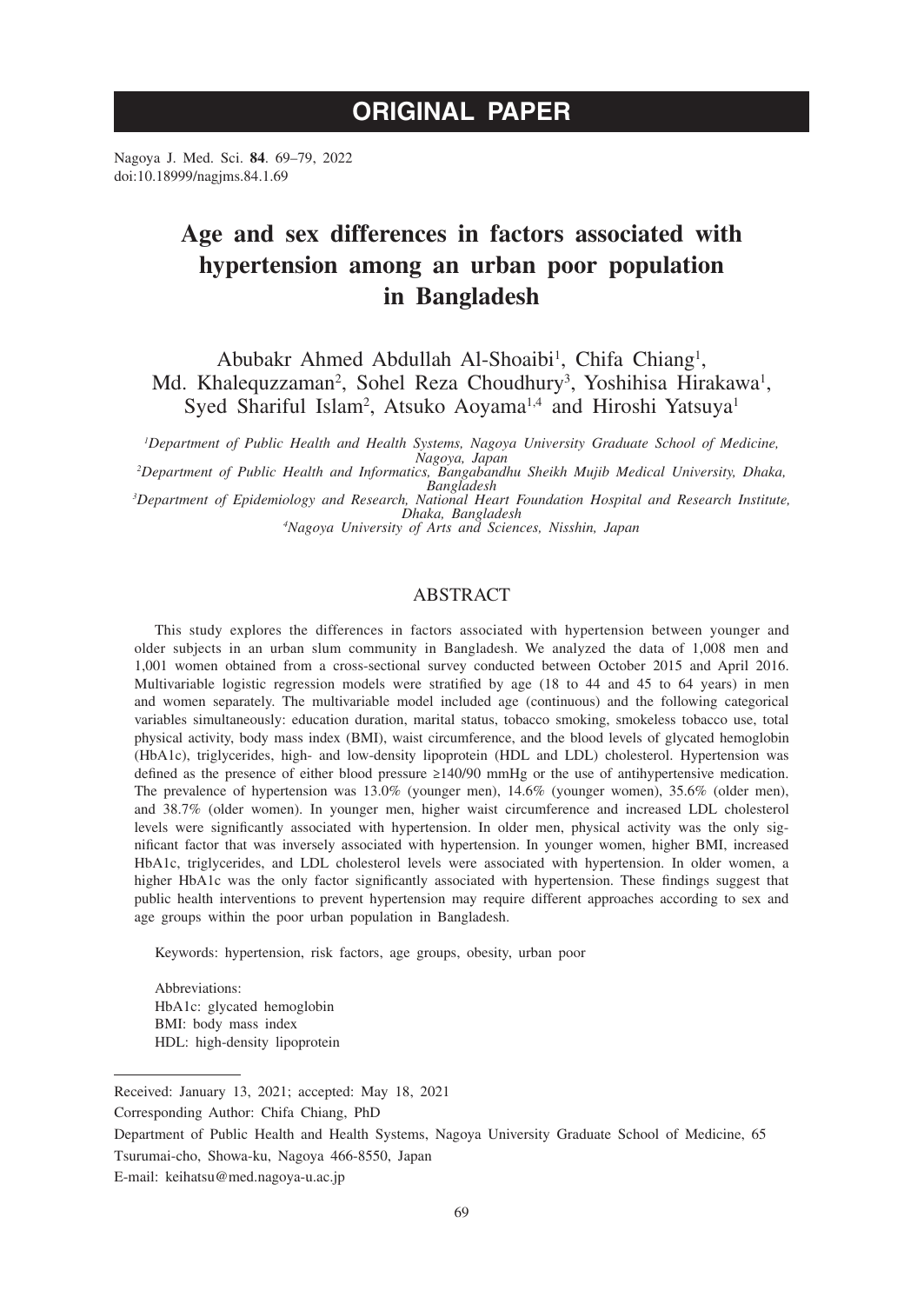LDL: low-density lipoprotein NCD: non-communicable disease STEPS: STEPwise approach to Surveillance WHO: World Health Organization SBP: systolic blood pressure DBP: diastolic blood pressure MET: metabolic equivalent OR: odds ratio CI: confidence interval

This is an Open Access article distributed under the Creative Commons Attribution-NonCommercial-NoDerivatives 4.0 International License. To view the details of this license, please visit (http://creativecommons.org/licenses/by-nc-nd/4.0/).

#### INTRODUCTION

The burden of hypertension is increasing in low- and middle-income countries, including Bangladesh, a lower-middle-income country in South Asia.1,2 Previous nationwide epidemiological surveys in Bangladesh reported that the prevalence of hypertension ranged from 17.9% to 21.0% (18.5 to 20.7% in men, 17.3 to 25.0% in women),<sup>3.5</sup> and that low levels of physical activity, raised blood glucose, increased age, body mass index (BMI), and waist circumference were independently associated with hypertension.<sup>6-9</sup> Other community-based cross-sectional studies also showed that increased age and BMI were associated with hypertension in rural areas.<sup>10</sup> The same studies show that, in urban areas, increased age, a larger waist circumference, tobacco smoking, and extra salt intake were associated with hypertension.<sup>11</sup>

The urban poor population in Bangladesh is expanding rapidly.12 This population is assumed to be at high risk of noncommunicable diseases (NCDs), due to the urbanized lifestyle in adulthood and possible childhood undernutrition.<sup>13,14</sup> Since the data and information on the prevalence of NCD risk factors among the urban poor population are still scarce, we conducted a cross-sectional epidemiological study on NCD risk factors<sup>15</sup> and a qualitative study on perception and attitude towards these risk factors<sup>16</sup> among adult men and women in a slum community in Dhaka, Bangladesh.17 Our epidemiological study showed that the prevalence of hypertension was 18.6% in men and 20.7% in women, comparable to the previous nationwide surveys. The study was predominantly conducted using the standard procedures of the STEPwise approach to Surveillance (STEPS) of the World Health Organization (WHO),<sup>18</sup> as well as measurements of glycated hemoglobin (HbA1c) and blood lipid profile, which were not included in the previous studies.

It is widely known that the prevalence of hypertension increases with age in both men and women. The prevalence of hypertension in men is known to be higher than that in women up to their 40s; however, differences between the sexes decrease and even reverse after their 50s or the age of menopause.19,20 It is widely known that the prevalence of other cardiovascular risk factors, including abdominal obesity, raised blood glucose, and dyslipidemia, increases with age, particularly in women over 50 years.<sup>21,22</sup>

Several studies, including those conducted in South Asian countries, have reported that risk factors such as abdominal obesity and dyslipidemia were more prominently associated with hypertension in the younger than the older age groups.<sup>23-25</sup> These findings suggest that the influence of these factors may vary among the different age groups. However, how the association of various potential risk factors for hypertension varies by age has not yet been studied in Bangladesh.

This study aimed to explore the differences in factors associated with hypertension between younger and older groups of men and women in an urban poor community in Bangladesh.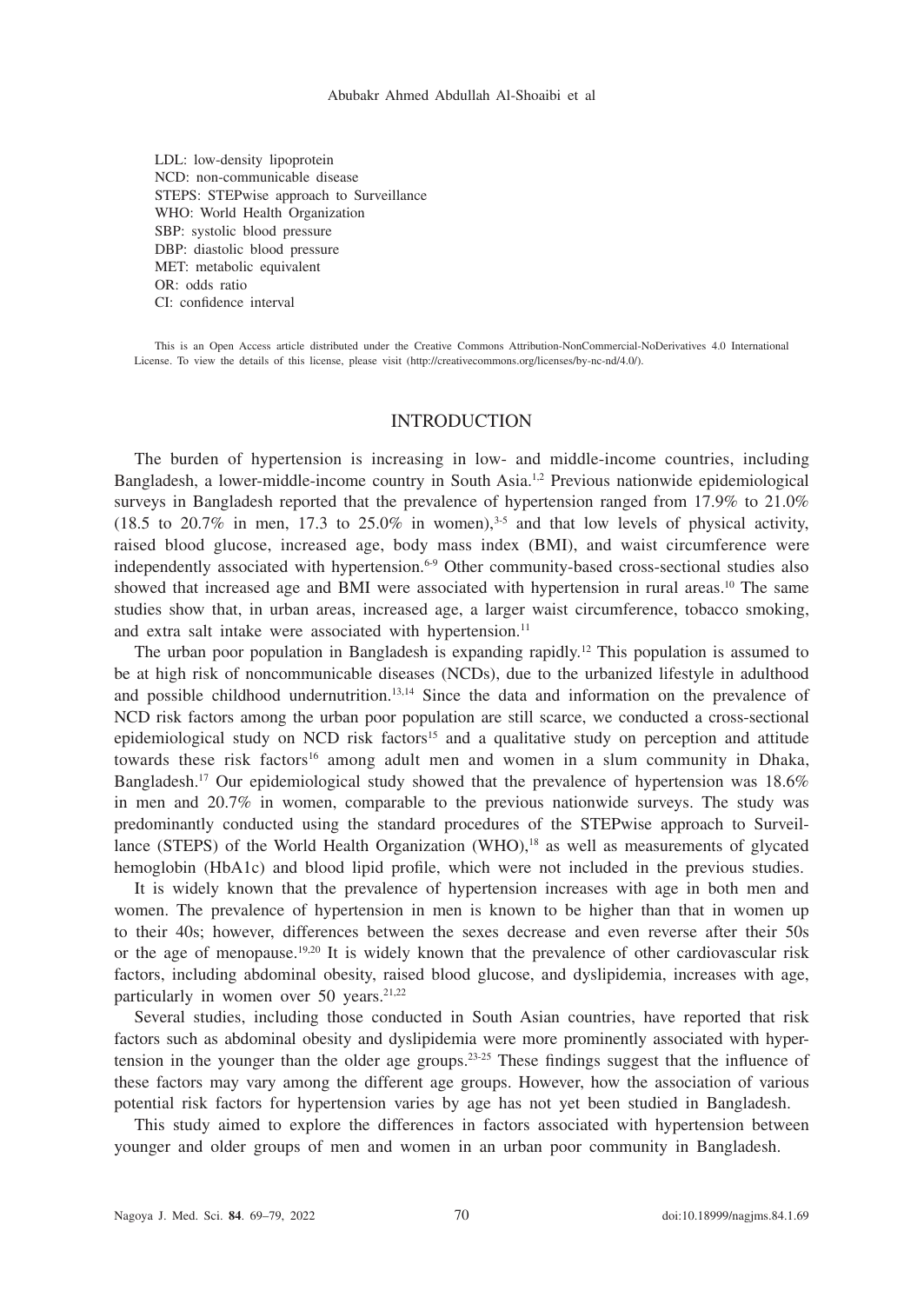### **METHODS**

## *Data source*

We used data obtained from a cross-sectional epidemiological study on NCD risk factors, conducted from October 2015 to April 2016,<sup>15</sup> which targeted men and women aged 18 to 64 years in an urban slum community in Dhaka, Bangladesh. Details about the epidemiological study have been described elsewhere.<sup>15</sup> The study sample was selected in two stages. The first stage included a census-like baseline survey that targeted all households in the study's area. In the second stage, participants were selected using a stratified random sampling method. Four strata were determined according to sex and housing level (male or female, lower-middle-wealth or low-wealth households). We randomly selected 1,000 households for men and women in each housing level group at the beginning of the study. A total of 4,000 households were selected. We recruited one adult aged 18 to 64 years from each selected household using the Kish Grid. Out of 4,000 households, 3,560 were visited until the number of participants with complete data reached 2,000. Among the total visited households, 576 had no eligible persons while 435 declined to participate or were unavailable. Finally, out of 2,551 subjects who completed home interviews, 2,009 underwent physical and biochemical measurements.<sup>15-17</sup> In addition to the measurements included in the standard WHO procedures, $18$  we added measurements of HbA1c, $26$ triglycerides, total, high-density lipoprotein (HDL), and low-density lipoprotein (LDL) cholesterol levels, which were not included in previous population-based studies in Bangladesh. Excluding the subjects with missing values in the variables used for the analyses, data from 1,008 men and 1,001 women were subjected to the following statistical analyses.

#### *Variables*

In this study, hypertension is defined as systolic blood pressure (SBP) ≥140 mmHg or diastolic blood pressure (DBP) ≥90 mmHg or by taking any antihypertensive medication.<sup>27</sup> BMI, calculated as body weight in kilograms divided by height in meters squared, was categorized into four groups: <18.5, 18.5–24.9, 25–27.4, and  $\geq$ 27.5 kg/m<sup>2</sup>. However, the groups of <18.5 and 18.5–24.9 were merged into one category (BMI  $\langle 25 \text{ kg/m}^2 \rangle$  due to the insignificant number of individuals in the group of  $\langle 18.5.^{28}$  Waist circumference was categorized into three groups ( $\langle 80, 80–89,$ ≥90 cm). HbA1c was categorized into three groups (<5.7, 5.7–6.4, and ≥6.5%).<sup>29</sup> Triglycerides were categorized into three groups (<150, 150–199, and  $\geq 200 \text{ mg/dL}$ ).<sup>30</sup> HDL cholesterol was categorized into two groups (<40 and  $\geq$ 40 mg/dL for men; <50 and  $\geq$ 50 mg/dL for women).<sup>30</sup> LDL cholesterol was categorized into three groups  $\left($  <100, 100–129,  $\geq$ 130 mg/dL).<sup>30</sup> The total amount of physical activity was categorized into three groups ranging from low to high (<600, 600–2999, and ≥3000 metabolic equivalent minutes (MET-minutes) per week) in men of both age groups.<sup>31</sup> In women, we collapsed the higher two groups of physical activity because of the small sample size of women with ≥3000 MET-minutes per week. Education duration was categorized into five groups (none,  $1-4$ ,  $5-7$ ,  $8-9$ , and  $\geq 10$  years) in men from both age groups. Regarding women's education duration, the higher three groups  $(5-7, 8-9, \ge 10)$  collapsed into a single group  $(≥5 \text{ years})$  as the number of women in these categories was small.

#### *Statistical Analysis*

All analysis was stratified by two age groups (18 to 44 and 45 to 64 years) and then separated into men and women. We chose 45 years of age as the cutoff for the stratification according to previous studies on the median age of menopause of women in Bangladesh $32$  and other Asian countries.33 The associations of the following factors with hypertension were assessed using multivariable logistic regression and expressed as odds ratios (ORs) and 95% confidence intervals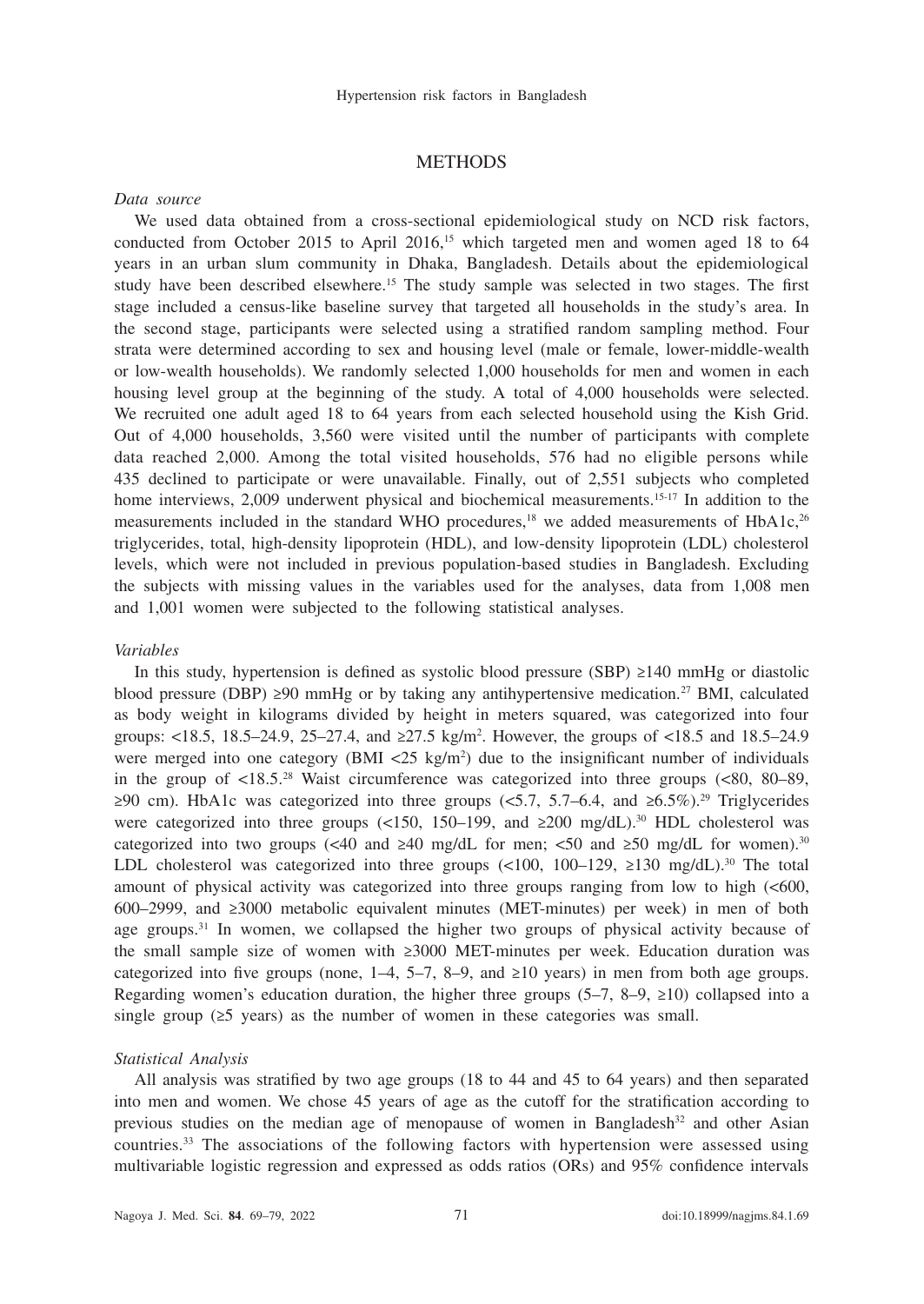(95% CIs): age, years of education, marital status, tobacco smoking, smokeless tobacco use, physical activity, BMI, and waist circumference, as well as blood levels of HbA1c, triglycerides, LDL, and HDL cholesterols. These variables were simultaneously entered into multivariable models. Age was included as a continuous variable and the other variables were entered as categorical variables. Marital status was excluded from the multivariable model in older men, as only two men were single, and only one of them had hypertension. Tobacco smoking was excluded from the multivariable model in women, as no women reported tobacco smoking habits. The lowest category was used as the reference for all variables. The statistical significance of the interaction of age groups with each categorical variable was tested in a multivariable model that simultaneously entered these terms using the likelihood ratio test.

Sensitivity analysis was performed after excluding 137 individuals (42 men and 95 women) who reported taking medication for hypertension. In all of the analyses, P-values of  $\langle 0.05 \rangle$ indicated statistical significance.

All data analysis was performed using Stata for Windows, version Stata/IC 12.1, Stata Corp, College Station, TX, USA).

#### *Ethics Approval*

The survey was approved by the Bioethics Review Committee of Nagoya University School of Medicine, Japan (approval no. 2014-0021) and the Institutional Review Boards of Bangabandhu Sheikh Mujib Medical University and National Heart Foundation Hospital and Research Institute, Bangladesh.

# RESULTS

The median education duration was six and two years and four and zero years in younger and older men and women respectively. The overall mean BMI for men was  $21.7 \text{ kg/m}^2$  and  $21.9 \text{ kg/m}^2$  $\text{m}^2$ , and 24.2 kg/m<sup>2</sup> and 24.1 kg/m<sup>2</sup> for women. The mean waist circumferences for each group were 78.9 cm, 82.9 cm and 81.1 cm, 84.8 cm for younger and older men and women respectively. The mean HbA1c levels for the groups were 5.8%, 6.2% and 5.8%, 6.6% for younger and older men and women respectively. The mean LDL cholesterol levels in the groups were 96.0, 99.8 mg/dL and 97.0, 106.5 mg/dL for younger and older men and women respectively.

The prevalence of hypertension in younger and older men and women were 13%, 35.6% and 14.6%, 38.7% respectively. The prevalence of hypertension for men with a BMI  $\geq 27.5$  kg/m<sup>2</sup> was 37.7% and 58.8% in the younger and older age group respectively. Similarly, for younger and older women with a BMI  $\geq$ 27.5 kg/m<sup>2</sup>, the prevalence was 29.4% and 48.9% (Tables 1 and 2) respectively. The age-adjusted ORs (95% CIs) of BMI  $\geq$ 27.5 kg/m<sup>2</sup> compared to the category with <25 kg/m<sup>2</sup> were 5.33 (2.82–10.07) for younger men and 3.58 (1.26–10.15) for older men, whereas it was  $3.57$  ( $2.19-5.81$ ) and  $2.14$  ( $1.07-4.28$ ) for younger and older women respectively. The associations in men and women were significantly attenuated in the multivariable models: the ORs (95% CIs) were 1.48 (0.63–3.47) and 1.82 (0.48–6.84) for younger and older men and 1.99 (1.00–4.00) and 1.65 (0.65–4.20) for younger and older women respectively. However, the attenuation was caused by the adjustment for waist circumference. The ORs (95% CIs) of the BMI category  $\geq$ 27.5 kg/m<sup>2</sup> in the multivariable model without waist circumference were 2.89  $(1.38-6.05)$  and  $2.24$   $(0.70-7.10)$  for younger and older men respectively (data not shown in Tables). They were 3.03 (1.80–5.09) and 1.77 (0.83–3.76) for younger and older women. The prevalence of hypertension in the group with a waist circumference  $\geq 90$  cm was  $34.1\%$ ,  $50.7\%$ and 29.4%, 42.9% for younger and older men and women respectively. The multivariable-adjusted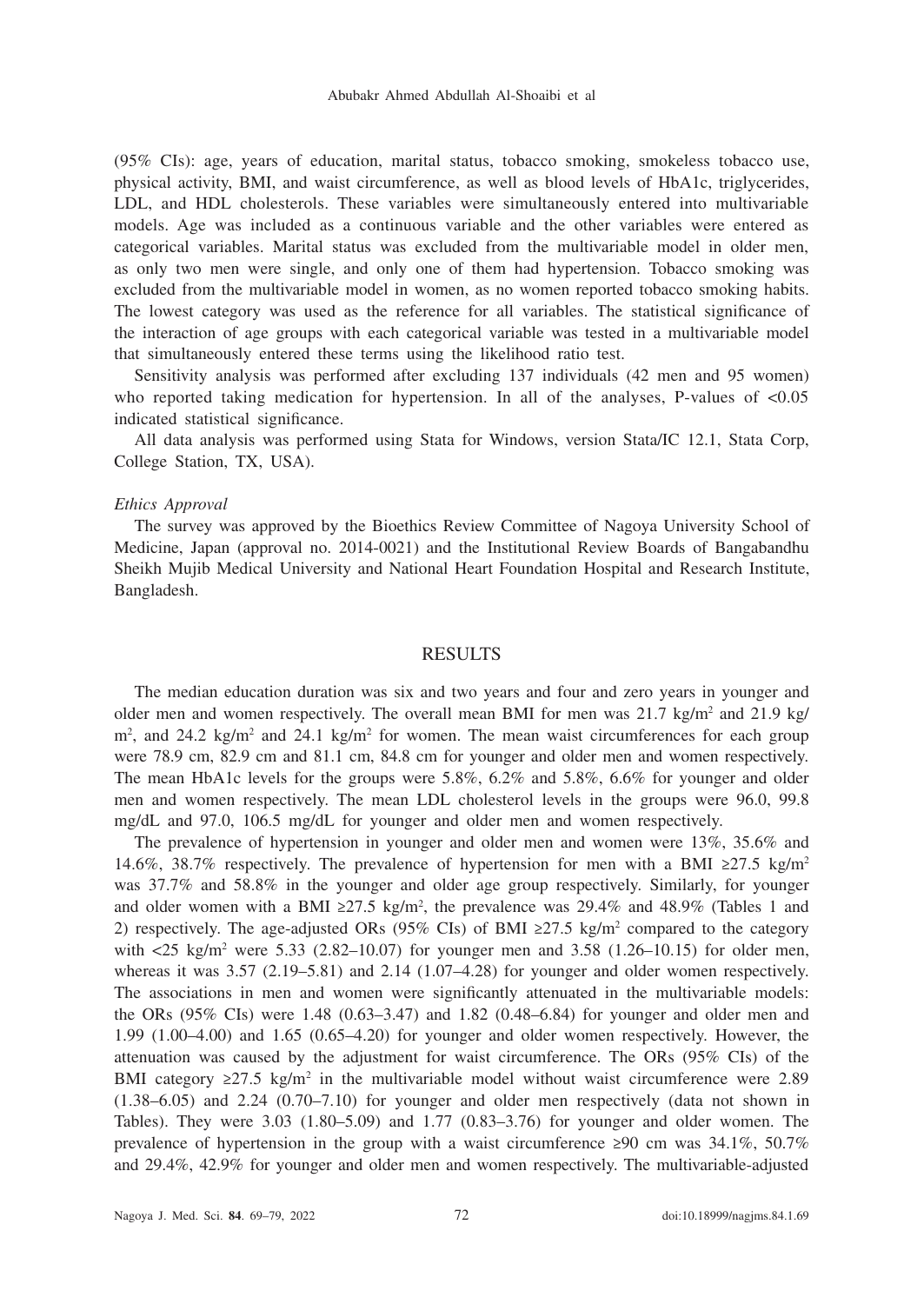ORs of the waist circumference category  $\geq 90$  cm compared to  $\lt 80$  cm were 5.12 (2.19–11.94), 2.29 (0.83–6.34) and 1.88 (0.88–4.03), 1.20 (0.48–3.03) in younger and older men and women respectively. Analysis of the data revealed that neither BMI nor waist circumference was significantly associated with hypertension in older men and women.

An HbA1c ≥6.5% was associated with hypertension in both younger and older women (multivariable-adjusted ORs and 95% CIs: 2.11 [1.20–3.69] and 2.71 [1.31–5.60], respectively). LDL cholesterol ≥130 mg/dL was associated with hypertension in younger men and women  $(2.20 \text{ } [1.14-4.26]$  and  $2.49 \text{ } [1.34-4.61]$ , respectively). Triglycerides ≥200 mg/dL were significantly associated with hypertension only in younger women (multivariable-adjusted OR and 95% CI: 1.82 [1.06–3.11]). Physical activity ≥3,000 MET-minutes per week was inversely associated with hypertension in older but not in younger men (multivariable-adjusted ORs [95% CIs]: 0.39 [0.16–0.89] and 1.36 [0.72–2.56], respectively) (physical activity (MET-minutes per week)-age interaction  $p = 0.008$  in men).

Similar results were observed in the sensitivity analysis, which excluded subjects taking antihypertensive medication (data not shown).

| Age groups           | $18-44$ years<br>hypertension (n) / total (N) = $99/761$ |                        |                        | $45-64$ years<br>hypertension (n) / total (N) = $88/247$ |                       |                        |  |
|----------------------|----------------------------------------------------------|------------------------|------------------------|----------------------------------------------------------|-----------------------|------------------------|--|
|                      | $n/N$ (%)                                                | Age-adjusted<br>model  | Multivariable<br>model | $n/N$ (%)                                                | Age-adjusted<br>model | Multivariable<br>model |  |
| Education, years     |                                                          |                        |                        |                                                          |                       |                        |  |
| None                 | 11/138(8.0)                                              | ref                    | ref                    | 38/117 (32.5)                                            | ref                   | ref                    |  |
| $1 - 4$              | 12/106 (11.3)                                            | $1.86(0.77-4.48)$      | $1.39(0.53 - 3.59)$    | 15/39 (38.5)                                             | $1.60(0.72 - 3.51)$   | $0.91(0.37-2.25)$      |  |
| $5 - 7$              | 22/176 (12.5)                                            | $2.03(0.93-4.42)$      | $1.20(0.51 - 2.82)$    | 11/36 (30.6)                                             | $1.11(0.48 - 2.58)$   | $0.79(0.31 - 2.01)$    |  |
| $8 - 9$              | 25/157 (15.9)                                            | $3.10(1.43 - 6.74)$    | $1.54(0.65-3.66)$      | 10/31(32.3)                                              | $1.19(0.49 - 2.84)$   | $0.70(0.26 - 1.86)$    |  |
| $\geq 10$            | 29/184 (15.8)                                            | 4.13 (1.88-9.06)       | $1.66$ $(0.67-4.11)$   | 14/24 (58.3)                                             | $4.20(1.62 - 10.87)$  | $2.15(0.72 - 6.42)$    |  |
| Marital status       |                                                          |                        |                        |                                                          |                       |                        |  |
| Single               | 16/155(10.3)                                             | ref                    | ref                    | $1/2$ (50.0)                                             |                       |                        |  |
| Married              | 83/606 (13.7)                                            | $0.52(0.25-1.08)$      | $1.98(0.88 - 4.44)$    | 87/245 (35.5)                                            |                       |                        |  |
| Tobacco smoking      |                                                          |                        |                        |                                                          |                       |                        |  |
| Non-smoker           | 61/383 (15.9)                                            | ref                    | ref                    | 52/123 (42.3)                                            | ref                   | ref                    |  |
| Current smoker       | 38/378 (10.1)                                            | $0.49(0.31-0.76)$      | $0.83(0.50-1.38)$      | 36/124 (29.0)                                            | $0.57(0.33 - 0.98)$   | $0.76$ $(0.41-1.39)$   |  |
| Smokeless tobacco    |                                                          |                        |                        |                                                          |                       |                        |  |
| Non-user             | 93/680 (13.7)                                            | ref                    | ref                    | 65/176 (36.9)                                            | ref                   | ref                    |  |
| Current user         | 6/81(7.4)                                                | $0.34(0.14 - 0.83)$    | $0.46$ $(0.17-1.19)$   | 23/71 (32.4)                                             | $0.82$ $(0.45-1.49)$  | $0.85(0.43 - 1.70)$    |  |
|                      | Physical activity, MET-minutes per week                  |                        |                        |                                                          |                       |                        |  |
| <600                 | 28/190 (14.7)                                            | ref                    | ref                    | 33/61 (54.1)                                             | ref                   | ref                    |  |
| 600-2999             | 39/246 (15.9)                                            | $1.19(0.69 - 2.03)$    | $1.29(0.71 - 2.32)$    | 33/87 (37.9)                                             | $0.61(0.30-1.22)$     | $0.52(0.24 - 1.11)$    |  |
| $\geq 3000$          | 32/325 (10.2)                                            | $0.66$ $(0.38-1.15)$   | $1.36(0.72 - 2.56)$    | 22/99 (22.2)                                             | $0.30(0.14 - 0.63)$   | $0.27(0.12-0.59)$      |  |
| HbA1c, %             |                                                          |                        |                        |                                                          |                       |                        |  |
| < 5.7                | 38/417 (9.1)                                             | ref                    | ref                    | 25/88 (28.4)                                             | ref                   | ref                    |  |
| $5.7 - 6.4$          | 40/251 (15.9)                                            | $1.66$ $(1.02 - 2.69)$ | $1.19(0.69 - 2.03)$    | 36/100 (36.0)                                            | $1.23$ $(0.65-2.32)$  | $0.93(0.45-1.92)$      |  |
| $\ge 6.5$            | 21/93 (22.6)                                             | $2.23(1.21-4.10)$      | $1.85(0.91 - 3.75)$    | 27/59 (45.8)                                             | $1.90(0.93 - 3.85)$   | $1.34(0.58 - 3.05)$    |  |
| Triglycerides, mg/dL |                                                          |                        |                        |                                                          |                       |                        |  |
| <150                 | 29/393 (7.4)                                             | ref                    | ref                    | 35/124 (28.2)                                            | ref                   | ref                    |  |
| $150 - 199$          | 17/131 (13.0)                                            | $1.57(0.82 - 3.00)$    | $0.74(0.35-1.53)$      | 20/38 (52.6)                                             | $3.13(1.44 - 6.78)$   | $2.56$ $(1.01-6.42)$   |  |
| $\geq$ 200           | 53/237 (22.4)                                            | $3.21(1.96 - 5.25)$    | $1.47(0.81 - 2.69)$    | 33/85 (38.8)                                             | $1.69(0.92 - 3.09)$   | $1.30(0.60 - 2.82)$    |  |
|                      |                                                          |                        |                        |                                                          |                       |                        |  |

**Table 1** Odds ratio and the 95% confidence intervals of hypertension association with various risk factors, Bangladesh in men, 2016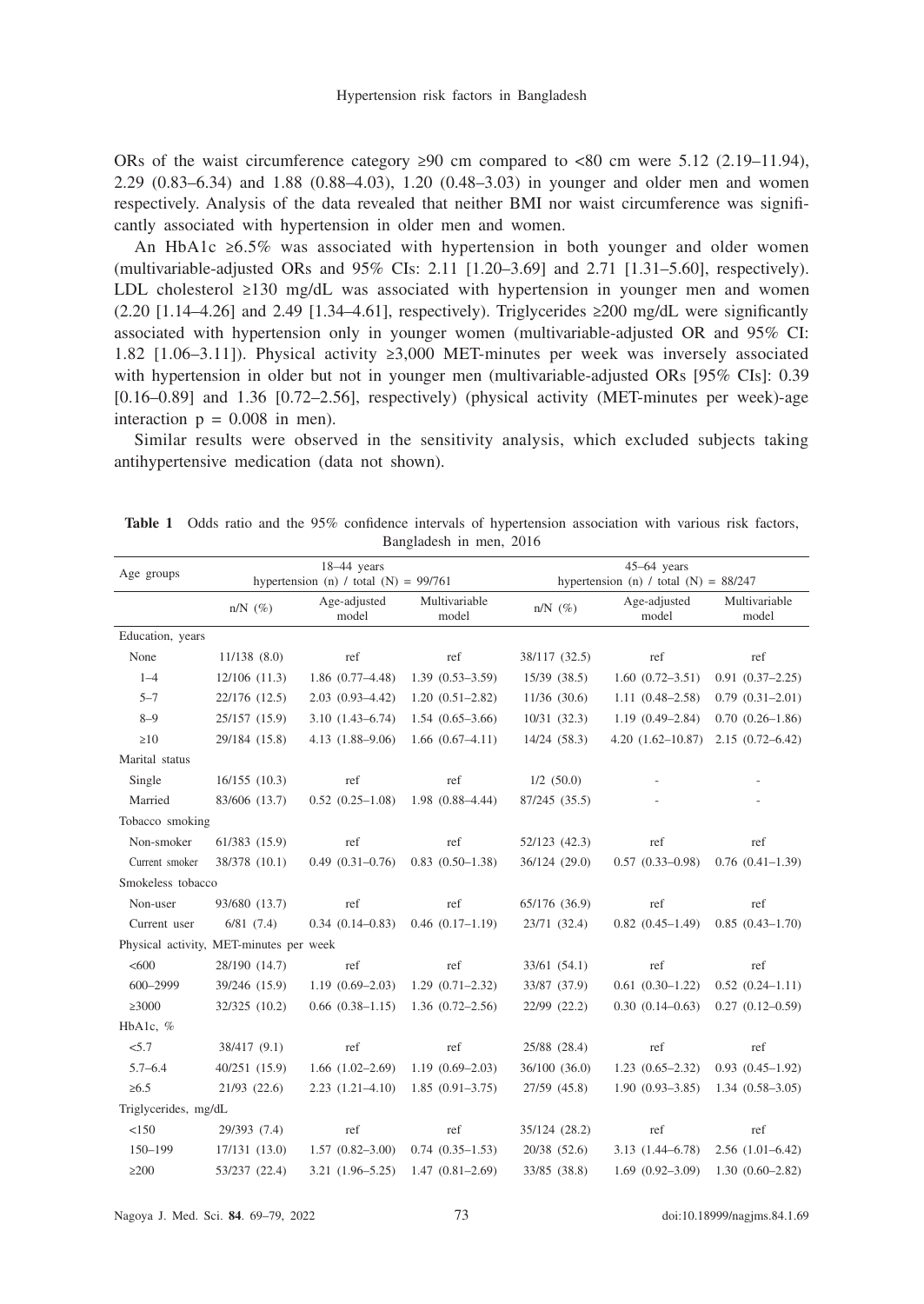| HDL cholesterol, mg/dL   |                |                                              |                                             |               |                                            |                     |  |
|--------------------------|----------------|----------------------------------------------|---------------------------------------------|---------------|--------------------------------------------|---------------------|--|
| <40                      | 79/562 (14.1)  | ref                                          | ref                                         | 62/177(35.0)  | ref                                        | ref                 |  |
| $\geq 40$                | 20/199 (10.1)  | $1.46(0.86-2.48)$                            | $0.79(0.42 - 1.47)$                         | 26/70(37.1)   | $0.98$ $(0.54 - 1.77)$                     | $0.70(0.34-1.44)$   |  |
| LDL cholesterol, mg/dL   |                |                                              |                                             |               |                                            |                     |  |
| < 100                    | 38/442 (8.6)   | ref                                          | ref                                         | 37/125 (29.6) | ref                                        | ref                 |  |
| $100 - 129$              | 40/230 (17.4)  | $2.03(1.25-3.30)$                            | $1.81(1.06-3.10)$                           | 40/93 (43.01) | $1.77(0.99-3.14)$                          | $1.28(0.66-2.48)$   |  |
| $\geq$ 130               | $21/89$ (23.6) | $2.85(1.56-5.21)$                            | $2.20(1.14-4.26)$                           | 11/29(37.9)   | $1.56(0.66-3.69)$                          | $0.93(0.35-2.48)$   |  |
| Body mass index, $kg/m2$ |                |                                              |                                             |               |                                            |                     |  |
| $\leq$ 25                | 53/612 (8.7)   | ref                                          | ref                                         | 66/201 (32.8) | ref                                        | ref                 |  |
| $25 - 27.4$              | 26/96(27.1)    | $3.43(2.00-5.87)$                            | $1.28(0.65-2.50)$                           | 12/29(41.4)   | $1.67(0.73-3.78)$                          | $0.89(0.31-2.50)$   |  |
| $\geq 27.5$              | 20/53(37.7)    | $5.33$ $(2.82 - 10.07)$ 1.48 $(0.63 - 3.47)$ |                                             | 10/17(58.8)   | $3.58$ $(1.26-10.15)$ $1.82$ $(0.48-6.84)$ |                     |  |
| Waist circumference, cm  |                |                                              |                                             |               |                                            |                     |  |
| <80                      | 19/417(4.6)    | ref                                          | ref                                         | 19/95(20.0)   | ref                                        | ref                 |  |
| $80 - 89$                | 34/209 (16.3)  | $2.80(1.41-5.58)$                            | $2.81(1.41-5.59)$                           | 33/81 (40.7)  | $2.17(0.95-4.96)$                          | $2.24(0.97-5.14)$   |  |
| $\geq 90$                | 46/135(34.1)   |                                              | $5.94$ $(2.83-12.47)$ $5.12$ $(2.19-11.94)$ | 36/71 (50.7)  | $2.53(1.05-6.08)$                          | $2.29(0.83 - 6.34)$ |  |

ref: reference category

MET: metabolic equivalent

HbA1c: glycated hemoglobin

HDL: high-density lipoprotein

LDL: low-density lipoprotein

Multivariable model includes age, years of education, marital status, tobacco smoking, smokeless tobacco, physical activity, and blood levels of HbA1c, triglycerides, HDL cholesterol, LDL cholesterol, waist circumference and body mass index. Marital status was not included in the multivariable model in older men as only two men were single. All the variables except age were included as categorical variables.

| Age groups           | $18-44$ years                            |                                     |                        | $45-64$ years                           |                       |                                     |  |
|----------------------|------------------------------------------|-------------------------------------|------------------------|-----------------------------------------|-----------------------|-------------------------------------|--|
|                      | hypertension (n) / total (N) = $110/753$ |                                     |                        | hypertension (n) / total (N) = $96/248$ |                       |                                     |  |
|                      | $n/N$ (%)                                | Age-adjusted<br>model               | Multivariable<br>model | $n/N$ $(\%)$                            | Age-adjusted<br>model | Multivariable<br>model              |  |
| Education, years     |                                          |                                     |                        |                                         |                       |                                     |  |
| None                 | 43/217 (19.8)                            | ref                                 | ref                    | 77/180 (42.8)                           | ref                   | ref                                 |  |
| $1 - 4$              | $17/164$ $(10.4)$                        | $0.66(0.35-1.23)$                   | $0.51(0.26-0.99)$      | 11/35(31.4)                             | $0.68$ $(0.31-1.48)$  | $0.61(0.26-1.42)$                   |  |
| $\geq 5$             | 50/372 (13.4)                            | $1.09(0.67-1.77)$                   | $0.64(0.38-1.07)$      | 8/33(24.2)                              |                       | $0.49(0.20-1.16)$ $0.47(0.18-1.20)$ |  |
| Marital status       |                                          |                                     |                        |                                         |                       |                                     |  |
| Single               | 8/53(15.1)                               | ref                                 | ref                    | 32/78 (41.0)                            | ref                   | ref                                 |  |
| Married              | 102/700(14.6)                            | $1.37(0.60-3.08)$                   | $1.05(0.44 - 2.50)$    | 64/170 (37.7)                           | $1.01(0.57-1.80)$     | $1.46(0.78-2.71)$                   |  |
| Smokeless tobacco    |                                          |                                     |                        |                                         |                       |                                     |  |
| Non-user             | 91/628 (14.5)                            | ref                                 | ref                    | 55/144 (38.2)                           | ref                   | ref                                 |  |
| Current user         | 19/125 (15.2)                            | $1.66(0.38-1.17)$ $1.01(0.55-1.86)$ |                        | 41/104 (39.4)                           | $0.98(0.58-1.66)$     | $1.08(0.60-1.95)$                   |  |
|                      | Physical activity, MET-minutes per week  |                                     |                        |                                         |                       |                                     |  |
| <600                 | 72/516 (14.0)                            | ref                                 | ref                    | $62/161$ $(38.5)$                       | ref                   | ref                                 |  |
| $\geq 600$           | 38 /237 (16.0)                           | $0.99(0.63-1.54)$                   | $0.90(0.56-1.44)$      | 34 /87 (39.1)                           | $0.97(0.57-1.67)$     | $1.40(0.75-2.61)$                   |  |
| HbA1c %              |                                          |                                     |                        |                                         |                       |                                     |  |
| < 5.7                | 44/405 (10.9)                            | ref                                 | ref                    | 20/75 (26.7)                            | ref                   | ref                                 |  |
| $5.7 - 6.4$          | 34/223 (15.3)                            | $1.21(0.73-1.99)$                   | $1.02(0.60-1.73)$      | 34/86 (39.5)                            | $1.69(0.85-3.33)$     | $1.54(0.75-3.14)$                   |  |
| $\ge 6.5$            | 32/125(25.6)                             | $2.44(1.44-4.14)$                   | $2.11(1.20-3.69)$      | 42/87 (48.3)                            | $2.40(1.23-4.71)$     | $2.71(1.31 - 5.60)$                 |  |
| Triglycerides, mg/dL |                                          |                                     |                        |                                         |                       |                                     |  |
| <150                 | 57/515 (11.1)                            | ref                                 | ref                    | 29/100 (29.0)                           | ref                   | ref                                 |  |
| $150 - 199$          | 19/110 (17.3)                            | $1.30(0.72 - 2.35)$                 | $0.94(0.50-1.78)$      | 25/52(48.1)                             | $2.29(1.13-4.62)$     | $2.00(0.92-4.35)$                   |  |

**Table 2** Odds ratios and the 95% confidence intervals of hypertension association with various risk factors in women, Bangladesh, 2016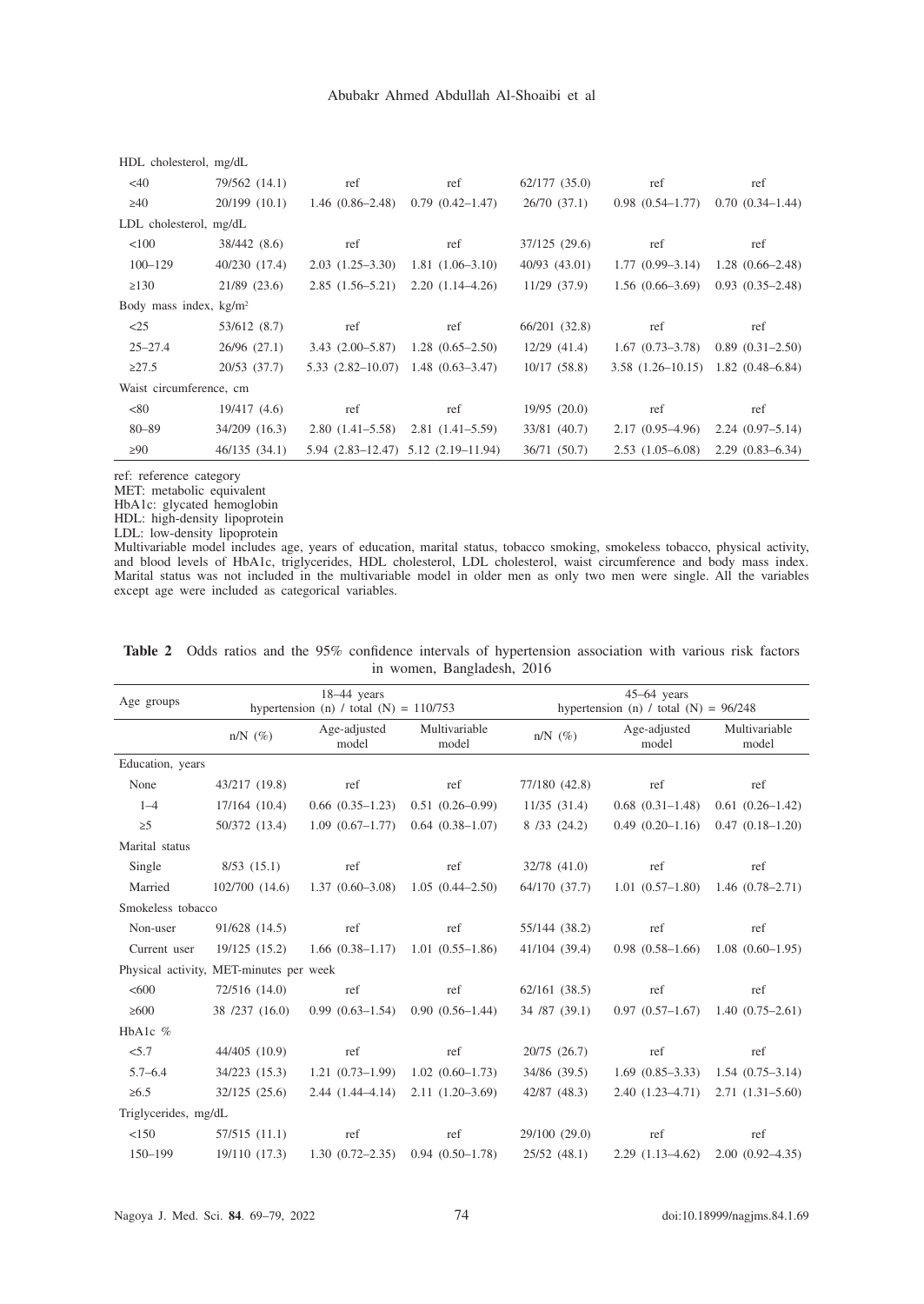| $\geq 200$               | 34/128 (26.6)          |                      | $2.16$ $(1.31-3.56)$ $1.82$ $(1.06-3.11)$ | 42/96 (43.8)      |                     | $1.82$ $(1.00-3.32)$ $1.21$ $(0.62-2.37)$ |  |  |  |
|--------------------------|------------------------|----------------------|-------------------------------------------|-------------------|---------------------|-------------------------------------------|--|--|--|
| HDL cholesterol, mg/dL   |                        |                      |                                           |                   |                     |                                           |  |  |  |
| < 50                     | 94/624 (15.1)          | ref                  | ref                                       | 87/209 (41.6)     | ref                 | ref                                       |  |  |  |
| $\geq 50$                | 16/129(12.4)           | $1.26(0.70-2.26)$    | $0.89(0.70-2.26)$                         | 9/39(23.1)        | $2.52(1.13-5.65)$   | $2.20(0.88 - 5.48)$                       |  |  |  |
|                          | LDL cholesterol, mg/dL |                      |                                           |                   |                     |                                           |  |  |  |
| < 100                    | 47/436 (10.8)          | ref                  | ref                                       | $40/108$ $(37.0)$ | ref                 | ref                                       |  |  |  |
| $100 - 129$              | 40/230 (17.4)          | $1.54(0.96-2.46)$    | $1.48(0.91 - 2.41)$                       | 39/98 (39.8)      | $1.09(0.61-1.93)$   | $0.61(0.26-1.42)$                         |  |  |  |
| $\geq$ 130               | 23/87 (26.4)           | $2.53(1.40-4.56)$    | $2.49(1.34 - 4.61)$                       | 17/42(40.5)       | $1.14(0.54 - 2.38)$ | $0.47(0.18-1.20)$                         |  |  |  |
| Body mass index, $kg/m2$ |                        |                      |                                           |                   |                     |                                           |  |  |  |
| <25                      | 39/447 (8.7)           | ref                  | ref                                       | 56/161 (37.8)     | ref                 | ref                                       |  |  |  |
| $25 - 27.4$              | 24/146 (16.4)          |                      | $1.80(1.03-3.17)$ $1.24(0.64-2.41)$       | 18/42 (42.9)      | $1.46(0.72-2.96)$   | $1.24(0.55-2.80)$                         |  |  |  |
| $\geq 27.5$              | 47/160 (29.4)          | $3.57(2.19-5.81)$    | $1.99(1.00-4.00)$                         | 22/45(48.9)       | $2.14(1.07-4.28)$   | $1.65(0.65-4.20)$                         |  |  |  |
| Waist circumference, cm  |                        |                      |                                           |                   |                     |                                           |  |  |  |
| < 80                     | 26/339(7.7)            | ref                  | ref                                       | 20/74 (27.0)      | ref                 | ref                                       |  |  |  |
| $80 - 89$                | 31/234 (13.3)          | $1.53(0.87-2.70)$    | $1.08(0.57-2.05)$                         | 43/97 (44.3)      | $2.05(1.06-3.97)$   | $1.61(0.77-3.36)$                         |  |  |  |
| $\geq 90$                | 53/180 (29.4)          | $3.68$ $(2.17-6.26)$ | $1.88(0.88-4.03)$                         | 33/77 (42.9)      | $2.03(1.01-4.06)$   | $1.20(0.48-3.03)$                         |  |  |  |

ref: reference category

MET: metabolic equivalent

HbA1c: glycated hemoglobin

HDL: high-density lipoprotein

LDL: low-density lipoprotein

Multivariable model includes age, years of education, marital status, smokeless tobacco, physical activity, and blood levels of HbA1c, triglycerides, HDL cholesterol, LDL cholesterol, waist circumference and body mass index.

Tobacco smoking was not included as there were no smoking women. All the variables except age were included as categorical variables.

#### DISCUSSION

This study examined factors associated with hypertension stratified by age groups and in men and women separately in an urban poor community in Bangladesh. To the best of our knowledge, this is the first study to investigate the association of such perspectives in the urban poor population in Bangladesh. In younger men, the group with a waist circumference of ≥90 cm was associated with hypertension as compared to a waist circumference of <80 cm. Similarly, in younger women, the group with a BMI of  $\geq 27.5$  kg/m<sup>2</sup> was associated with hypertension as compared to a BMI of  $\langle 25 \text{ kg/m}^2$ . However, neither BMI nor waist circumference was significantly associated with hypertension in older men and women. Physical activity and HbA1c were the only factors associated with hypertension in older men and women, respectively. Increased LDL cholesterol in younger men and increased LDL cholesterol, triglycerides, and HbA1c in younger women were also associated with hypertension.

Obesity is a widely recognized risk factor for hypertension.2 Our findings showed that for younger men, waist circumference would be a better indicator of obesity in terms of hypertension, while, in younger women, BMI would indicate it better. However, neither high waist circumference nor high BMI was significantly associated with hypertension in older men and women. This might be partly due to a general increase in arterial stiffness in the older groups, regardless of the degree of obesity.<sup>34,35</sup> Weaker associations between obesity and hypertension in older compared to younger groups have been reported previously in South Asian countries, Japan, and the United States.<sup>23-25</sup>

Dyslipidemia (LDL cholesterol in younger men and LDL cholesterol and triglycerides in younger women) were associated with hypertension in both younger men and women. This finding is consistent with a report among Japanese men under 40 years<sup>36</sup> and a hospital-based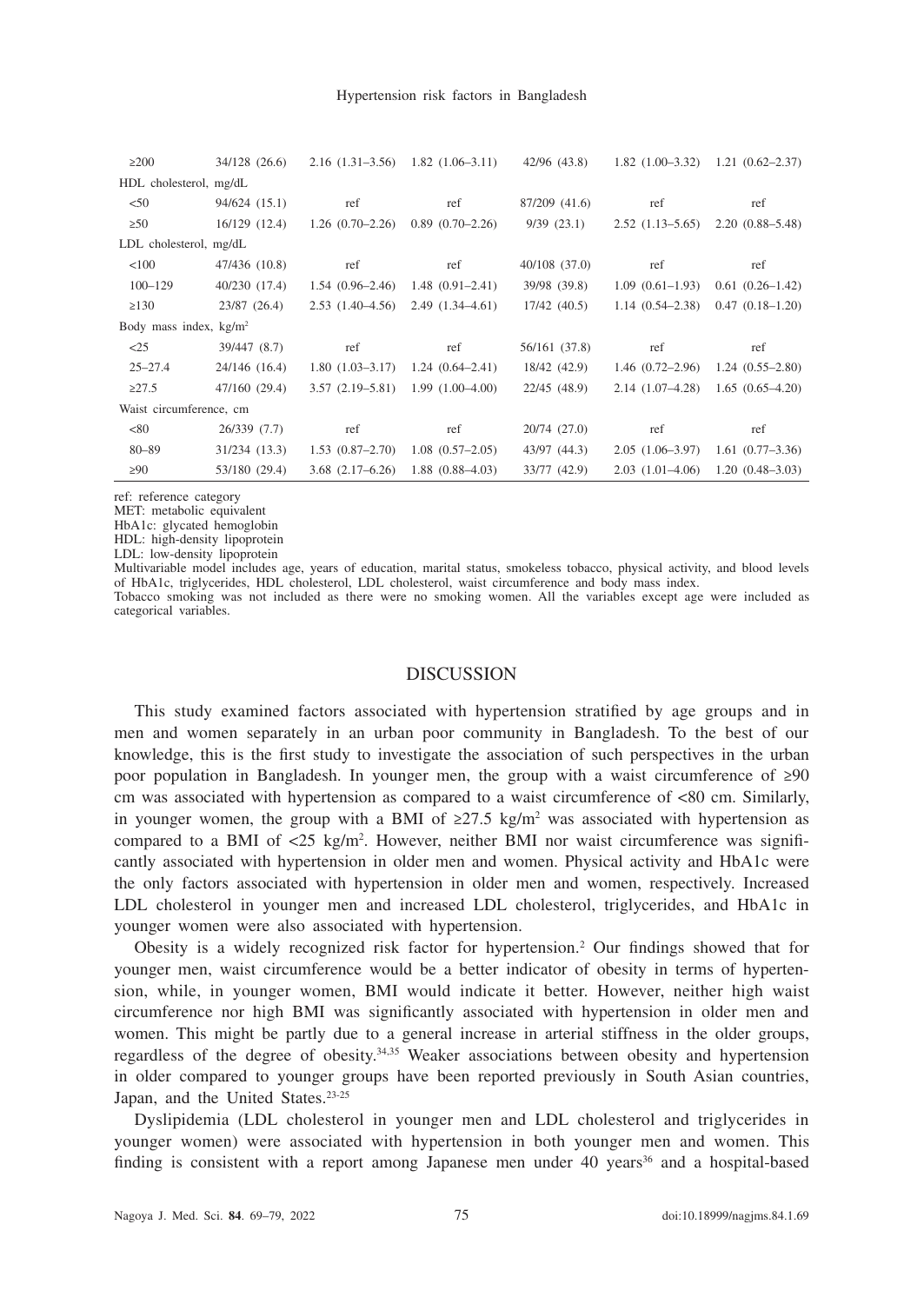study in Bangladesh.<sup>37</sup> Dyslipidemia is reported to impair endothelial function<sup>36,38</sup> which leads to a disruption of nitric oxide production and blood pressure regulation.

We found that raised blood glucose measured by an HbA1c ≥6.5% was associated with hypertension in both younger and older women. Raised blood glucose is known to increase the risk of hypertension, as it increases circulating blood volume, advances arteriosclerosis, and heightens the reactions of the sympathetic nerve systems through increased insulin secretion as a reaction to the increased insulin resistance.<sup>39</sup> The association between raised fasting blood glucose and hypertension was previously reported in Bangladesh as well.<sup>9</sup> Our findings, similar to a previous cohort study in Japan,40 showed that the association between raised blood glucose and hypertension was more prominent in the older than in the younger age groups, perhaps due to a longer duration of raised blood glucose in the older age groups.41 We found that HbA1c was associated with hypertension in women only after including various factors in the multivariable model. It was reported that the risks of endothelial dysfunction, hypertension, and the increase of insulin resistance are higher in women with raised blood glucose than in men with a similar condition.<sup>42-45</sup> Similar to our findings, cross-sectional studies in India and Pakistan<sup>46,47</sup> and a cohort study in Iran<sup>48</sup> have reported an association of raised blood glucose and hypertension only in women.

An inverse association between physical activity and hypertension has been widely reported,<sup>2</sup> including in studies from Bangladesh.<sup>6,7</sup> However, our study showed that there was an inverse association between physical activity and hypertension only in men of the older age group. This may be because younger men in this urban poor community were likely to undergo vigorous physical labor, such as being *riksha* drivers,16 which would not contribute to a decrease in blood pressure.49 No association between increased physical activity and hypertension in women was identified due to their small sample size with high levels of physical activity. This is likely as women in urban Bangladesh mostly lead a relatively sedentary lifestyle due to socio-cultural constraints.16

Our study is the first to examine the association of HbA1c, blood lipids, and hypertension as stratified by sex and age among an urban poor population in Bangladesh, who are at high risk of NCDs. The findings of this study could serve as a basis for NCD control programs for similar populations.<sup>50</sup>

### LIMITATIONS

This study has a few limitations. First, due to the nature of a cross-sectional study, causal relationships could not be identified, although it would be unlikely from the pathophysiological point of view that hypertension causes obesity. Also, it would be unlikely for people with hypertension to become physically inactive because typically, their symptomless characteristics do not limit physical activities. Furthermore, physical activity was already regarded as a healthy NCD preventive lifestyle in our previous study in the same area.<sup>16</sup> Therefore, we speculated that these factors could be related to the development of hypertension. However, the associations of dyslipidemia or diabetes with hypertension may be a result of confounding factors, including the residual confounding of obesity.38

This study targeted a slum community in an urban setting; therefore, the findings may not be generalizable to other settings in Bangladesh. Although our multivariable models included several lifestyle factors, such as tobacco smoking and physical activity, residual confounding caused by diet, alcohol consumption, and other unknown factors cannot be excluded. Finally, our initial choice of 45 years as the cutoff when deciding age stratification was to see possible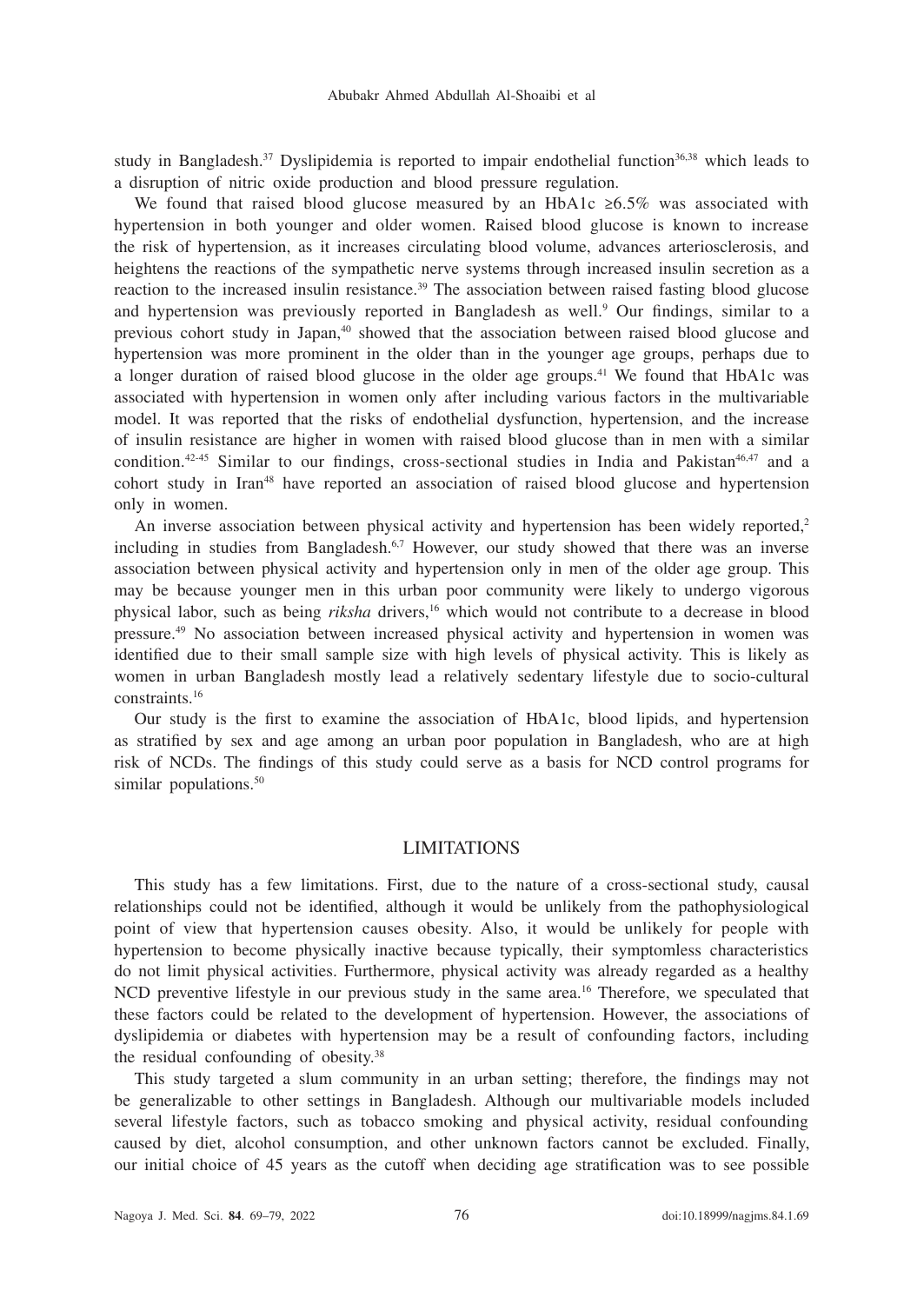effect modification due to menopause in women; however, information regarding the age of menopause was not available. Future studies on the effect of menopausal status on hypertension should be conducted.

## **CONCLUSION**

In conclusion, this study found that waist circumference in younger men and BMI in younger women; increased LDL cholesterol in younger men and increased LDL cholesterol and triglycerides in younger women; and a higher HbA1c was associated with hypertension in women of all ages. Physical activity was inversely associated with hypertension in older men. This suggests that public health interventions to prevent hypertension may require different approaches according to sex and age groupings in the poor urban population in Bangladesh.

# ACKNOWLEDGEMENTS

This work was supported by a Grant-in-Aid for Scientific Research (KAKENHI) from the Japan Society for the Promotion of Science (A, 25257505 to AA) and in part by the Sciences Research Grant for Research on Global Health Issues from the Japan Agency for Medical Research and Development (16jk0110008h0102 to AA). The funders had no role in the study design, data collection, data analysis, preparation of the manuscript, or the decision to submit it for publication.

# CONFLICTS OF INTEREST

All authors declare no competing interests.

## **REFERENCES**

- 1 World Health Organization. A global brief on hypertension: Silent killer, global public health crisis. World Health Day 2013. https://apps.who.int/iris/bitstream/handle/10665/79059/WHO\_DCO\_WHD\_2013.2\_eng. pdf?sequence=1. Accessed December 13, 2020.
- 2 Mills KT, Stefanescu A, He J. The global epidemiology of hypertension. *Nat Rev Nephrol*. 2020;16(4):223– 237. doi:10.1038/s41581-019-0244-2.
- 3 Bangladesh Society of Medicine, WHO Country Office for Bangladesh, and Ministry of Health and Family Welfare. Noncommunicable disease risk factor survey, Bangladesh 2010. New Delhi: WHO Regional Office for South-East Asia, 2011. https://www.who.int/ncds/surveillance/steps/2010\_STEPS\_Report\_Bangladesh.pdf. Accessed December 13, 2020.
- 4 Zaman MM, Bhuiyan MR, Karim MN, et al. Clustering of non-communicable diseases risk factors in Bangladeshi adults: an analysis of STEPS survey 2013. *BMC Public Health*. 2015;15:892. doi:10.1186/ s12889-015-1938-4.
- 5 Zaman MM, Rahman MM, Rahman MR, Bhuiyan MR, Karim MN, Chowdhury MA. Prevalence of risk factors for non-communicable diseases in Bangladesh: Results from STEPS survey 2010. *Indian J Public Health*. 2016;60(1):17–25. doi:10.4103/0019-557X.177290.
- 6 Rahman M, Zaman MM, Islam JY, et al. Prevalence, treatment patterns, and risk factors of hypertension and pre-hypertension among Bangladeshi adults. *J Hum Hypertens*. 2018;32(5):334–348. doi:10.1038/ s41371-017-0018-x.
- 7 Islam JY, Zaman MM, Haq SA, Ahmed S, Al-Quadir Z. Epidemiology of hypertension among Bangladeshi adults using the 2017 ACC/AHA Hypertension Clinical Practice Guidelines and Joint National Committee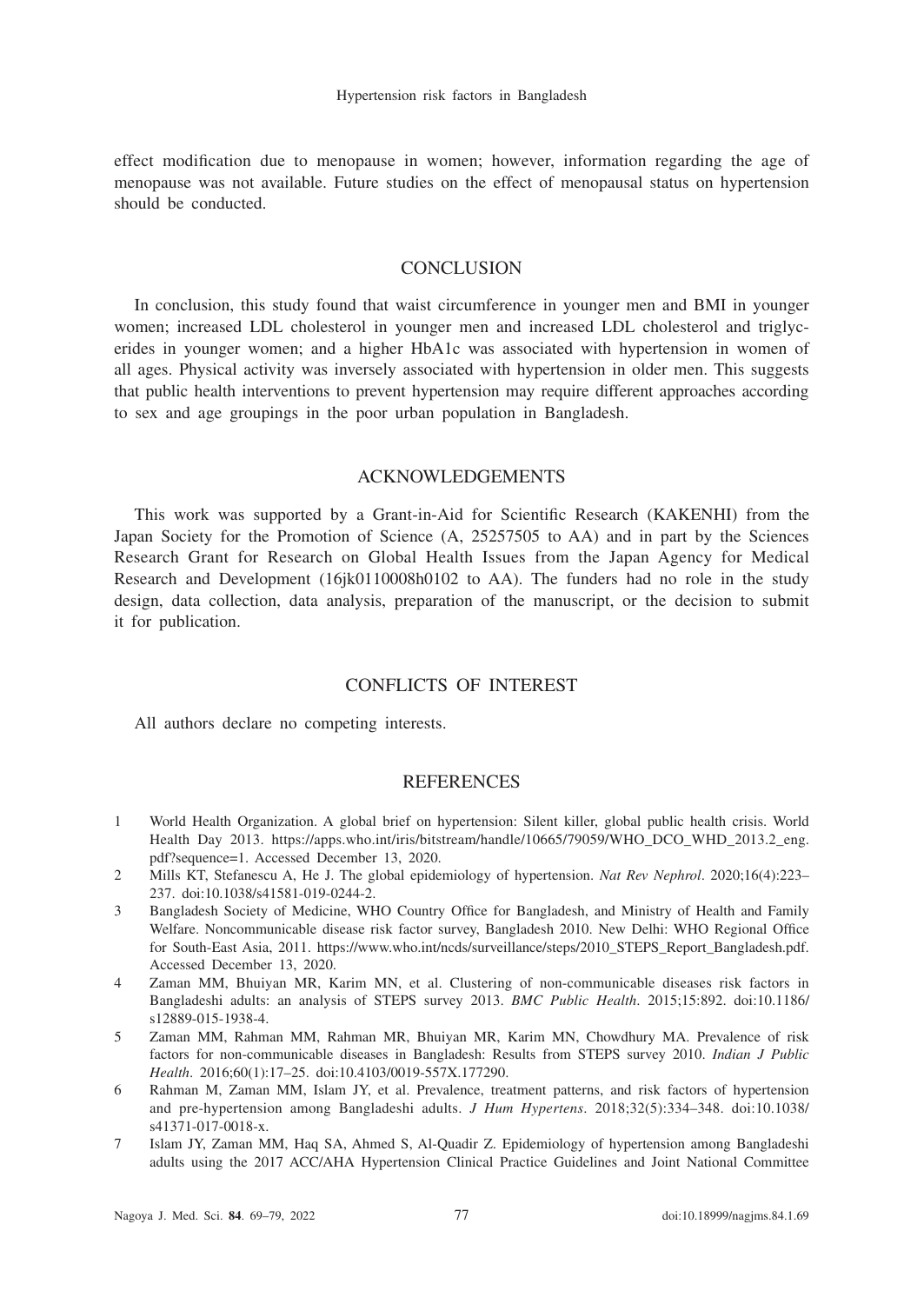7 Guidelines. *J Hum Hypertens*. 2018;32(10):668–680. doi:10.1038/s41371-018-0087-5.

- 8 Chowdhury MA, Uddin MJ, Haque MR, Ibrahimou B. Hypertension among adults in Bangladesh: evidence from a national cross-sectional survey. *BMC Cardiovasc Disord*. 2016;16:22. doi:10.1186/s12872-016-0197-3.
- 9 Islam GM. The risk of developing cardiovascular disease in Bangladesh: does diabetes mellitus matter? Which socioeconomic status does it impact? A cross sectional study. *J Am Soc Hypertens*. 2017;11(1):45–53. doi:10.1016/j.jash.2016.11.001.
- 10 Khanam MA, Lindeboom W, Razzaque A, Niessen L, Milton AH. Prevalence and determinants of prehypertension and hypertension among the adults in rural Bangladesh: findings from a community-based study. *BMC Public Health*. 2015;15:203. doi:10.1186/s12889-015-1520-0.
- 11 Islam SM, Mainuddin A, Islam MS, et al. Prevalence of risk factors for hypertension: A cross-sectional study in an urban area of Bangladesh. *Glob Cardiol Sci Pract*. 2015;2015(4):43. doi:10.5339/gcsp.2015.43.
- 12 The World Bank. World development indicators. https:/databank.worldbank.org/data/ reports.aspx? source=2&country=BGD. Accessed December 23, 2020.
- 13 Risnes KR, Vatten LJ, Baker JL, et al. Birthweight and mortality in adulthood: a systematic review and meta-analysis. *Int J Epidemiol*. 2011;40:647–61. doi:10.1093/ije/dyq267.
- 14 Whincup PH, Kaye SJ, Owen CG, et al. Birth weight and risk of type 2 diabetes: a systematic review. *JAMA*. 2008;300:2886–97. doi:10.1001/jama.2008.886.
- 15 Khalequzzaman M, Chiang C, Choudhury SR, et al. Prevalence of non-communicable disease risk factors among poor shantytown residents in Dhaka, Bangladesh: a community-based cross-sectional survey. *BMJ Open*. 2017;7(11):e014710. doi:10.1136/bmjopen-2016-014710.
- 16 Al-Shoaibi AAA, Matsuyama A, Khalequzzaman M, et al. Perception and behavior related to noncommunicable diseases among slum dwellers in a rapidly urbanizing city, Dhaka, Bangladesh: a qualitative study. *Nagoya J Med Sci*. 2018;80(4):559–569. doi:10.18999/nagjms.80.4.559.
- 17 Khalequzzaman M, Chiang C, Hoque BA, et al. Population profile and residential environment of an urban poor community in Dhaka, Bangladesh. *Environ Health Prev Med*. 2017;22:1. doi:10.1186/s12199-017-0610- 2.
- 18 World Health Organization, STEPwise approach to surveillance (STEPS): https://www.who.int/ncds/surveillance/steps/en/. Accessed December 13, 2020.
- 19 Pimenta E. Hypertension in women. *Hypertens Res*. 2012;35(2):148–152. doi:10.1038/hr.2011.190.
- 20 Reckelhoff JF. Gender differences in the regulation of blood pressure. *Hypertension*. 2001;37(5):1199–1208. doi:10.1161/01.hyp.37.5.1199.
- 21 Carr MC. The emergence of the metabolic syndrome with menopause. *J Clin Endocrinol Metab*. 2003;88(6):2404–2411. doi:10.1210/jc.2003-030242.
- 22 Lakatta EG, Levy D. Arterial and cardiac aging: major shareholders in cardiovascular disease enterprises: Part I: aging arteries: a "set up" for vascular disease. *Circulation*. 2003;107(1):139–46. doi:10.1161/01. cir.0000048892.83521.58.
- 23 Patel SA, Ali MK, Alam D, et al. Obesity and its Relation With Diabetes and Hypertension: A Cross-Sectional Study Across 4 Geographical Regions. *Glob Heart*. 2016;11(1):71–79. e4. doi:10.1016/j. gheart.2016.01.003.
- 24 Wakabayashi I. Relationships of body mass index with blood pressure and serum cholesterol concentrations at different ages. *Aging Clin Exp Res*. 2004;16(6):461–466. doi:10.1007/BF03327402.
- 25 Janssen I. Influence of age on the relation between waist circumference and cardiometabolic risk markers. *Nutr Metab Cardiovasc Dis*. 2009;19(3):163–169. doi:10.1016/j.numecd.2008.06.013.
- 26 Chiang C, Aoyama A. Khalequzzaman M, et al. Glycated haemoglobin (HbA1c) as a reliable option for detecting diabetes among the urban poor population in Bangladesh. *Eur J Public Health*. 2019;1–3. doi:10.1093/eurpub/cky275.
- 27 National High Blood Pressure Education Program. The Seventh Report of the Joint National Committee on Prevention, Detection, Evaluation, and Treatment of High Blood Pressure. Bethesda (MD): National Heart, Lung, and Blood Institute (US); 2004;11–12. https://www.nhlbi.nih.gov/files/docs/guidelines/jnc7full. pdf. Accessed December 13, 2020.
- 28 World Health Organization. Obesity: Preventing and managing the global epidemic: Report on a WHO Consultation. World Health Organ Tech Rep Ser. 2000;894:8–9. https://www.who.int/nutrition/publications/ obesity/WHO\_TRS\_894/en/. Accessed December 13, 2020.
- 29 American Diabetes Association. Diagnosis and classification of diabetes mellitus. *Diabetes Care*. 2014;37(Suppl 1):S81–S90. doi:10.2337/dc14-S081.
- 30 National Cholesterol Education Program (NCEP) Expert Panel on Detection, Evaluation, and Treatment of High Blood Cholesterol in Adults. Third Report of the NCEP Expert Panel on Detection, Evaluation,